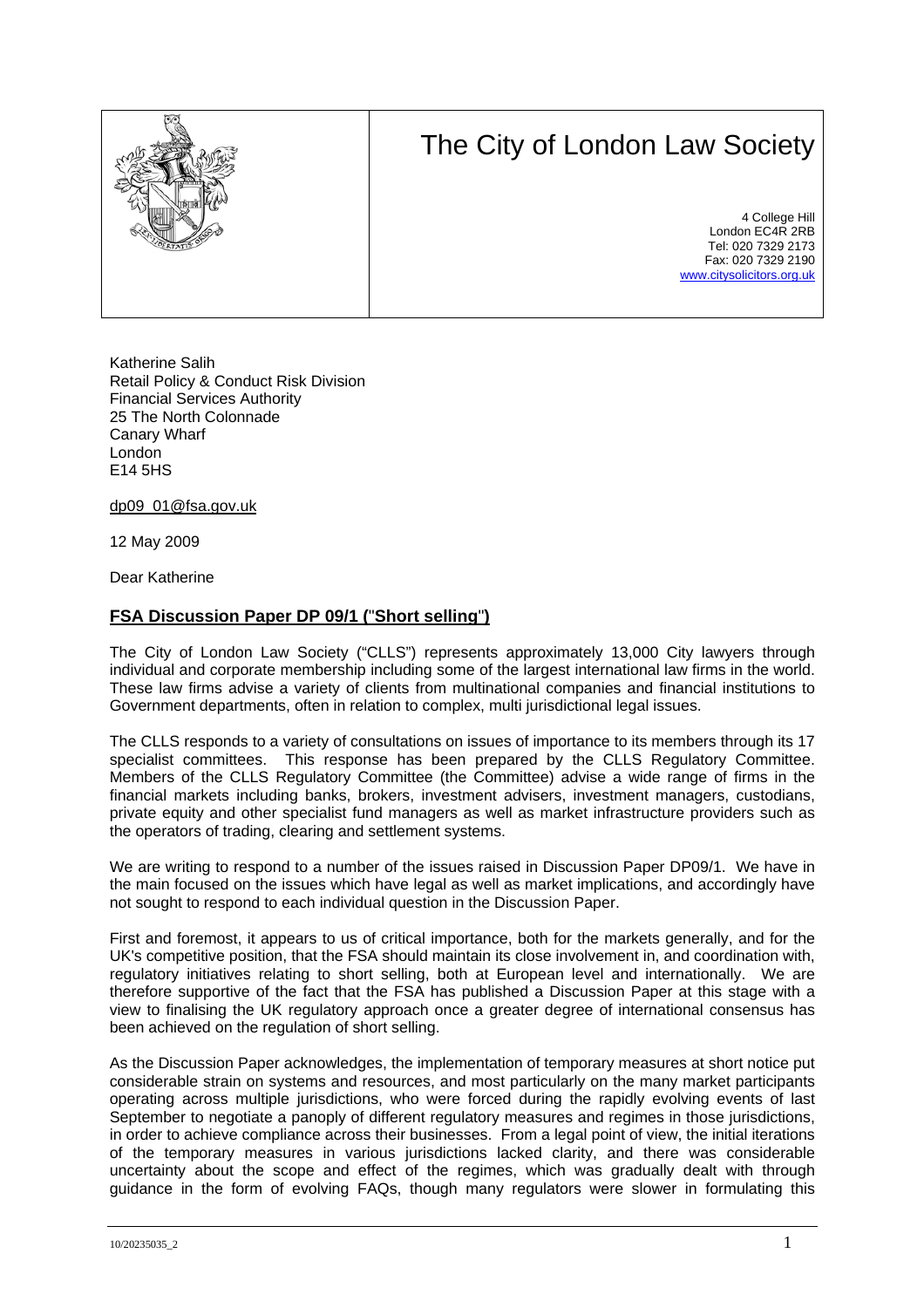guidance than the FSA. Michel Prada expressed his disappointment at the lack of a coordinated approach with respect to short selling measures at the launch of the International Centre for Financial Regulation. We also note that jurisdictional inconsistencies have made it extremely difficult for market participants to manage disclosure through automated systems; most are currently managing disclosure through a combination of automated and manual systems.

We believe that a consistent set of short selling measures across European and other significant global markets is a priority, and that achieving this should be a key objective of the FSA. We therefore welcome and support the FSA's endorsement of the desirability of seeking as wide as possible an international consensus on the short selling regime and at a minimum, a more harmonised approach within the EEA. In view of the work being carried out by both IOSCO and CESR, in which the FSA has been closely involved, we would strongly encourage the FSA to defer any final decisions on the issues under discussion pending the outcome of that work, in order to ensure a fully coordinated European regulatory response, and to minimise disruption and cost to market participants.

The temporary regime is due to expire at the end of June. It would be helpful if the FSA was able to provide as early an indication as possible as to what action it intends to take at that point, particularly if any changes are to be made to the current arrangements, in order to enable firms' time to make appropriate adjustments. We believe it would be preferable to lift or prolong the existing temporary measures for a further period on 30 June 2009, to maximise the prospects of a fully coordinated European response and enable further debate and consideration of any detailed proposals.

# **1 Prohibition on short selling – questions 1 to 6**

- 1.1 We appreciate that the emergency measures put in place by regulators in September 2008 were a response to extreme circumstances prevalent at that time, aimed specifically at guarding against further instability in the financial sector. We also note that the removal of the ban in January 2009 did not provoke renewed market instability.
- 1.2 As the Turner Review acknowledges, the available research strongly suggests that the emergency short selling restrictions in relation to financial sector stocks led to a reduction in market quality (defined as price volatility and liquidity) in the affected stocks in the period following the ban, and an increase in bid-offer spreads. We refer in particular to research by Capital Markets CRC Limited commissioned by the London Stock Exchange, and to the comments in the Turner Review. In the US context, we note comments by SEC Commissioners Troy A. Paredes and Kathleen Casey regarding the effect of the ban, and research by SunGard Astec Analytics which confirmed that the expiration of the US ban did not prompt a new wave of short sales in those stocks. For these reasons we do not support any form of blanket or sectoral ban on short selling.
- 1.3 So far as we are aware, there have been no significant issues with failed trades in relation to naked short selling within the EEA. We are of the view that the existing requirements with regard to delivery, and for settlement of failed trades, are fit for purpose and that there is no need for additional measures to deal with naked short selling. We also note that the FSA has in the past taken successful enforcement action under the market abuse regime in respect of short selling in circumstances where there were no appropriate plans for settlement of the resulting positions (*Evolution Beeson Gregory, 2004*).
- 1.4 We also believe that short selling has a legitimate role to play in rights issues, as the Discussion Paper acknowledges. We agree with the FSA that abusive short selling strategies can be effectively dealt with under the current market abuse regime, and that the FSA's powers enable it to obtain evidence and take enforcement (including criminal) action where appropriate.
- 1.5 Although the Discussion Paper refers to continuing concerns and to the possibility that hedge funds may have a greater propensity to mitigate their underwriting risks through short selling, we consider that no case has been made out for placing any additional constraints on underwriters of rights issues. As canvassed in paragraph 4.18 of the Discussion Paper, there are already a variety of contractual and regulatory requirements which operate to constrain the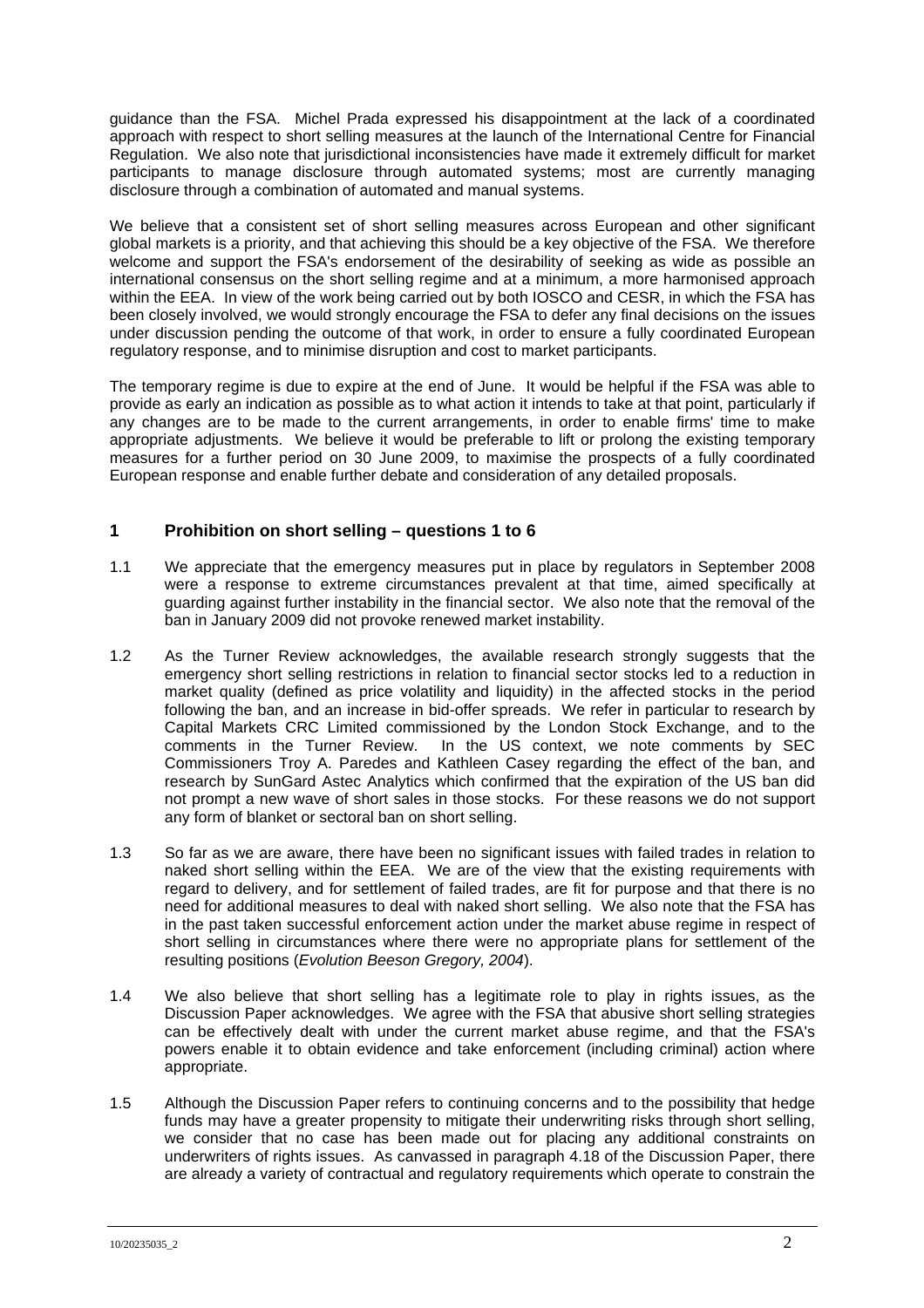ability of underwriters to short sell shares in a company which is launching a rights issue. We agree that the costs and potential detrimental effects of such a ban far outweigh any perceived benefits.

1.6 Accordingly, we are of the view that there is no case for the imposition of a blanket ban or any form of permanent ban on short selling, whether across the board, within particular sectors, or during rights issues. As the Discussion Paper acknowledges, we believe short selling to be a legitimate investment technique in normal market conditions, which contributes to pricing efficiency and enhances liquidity.

## **2 Powers to intervene in cases of emergency – question 7**

- 2.1 We are not persuaded that the FSA requires additional emergency powers to deal with abusive sort selling strategies (although we accept that the FSA would be assisted by the plea-bargaining powers it hopes to obtain in the current Parliamentary session). We consider that the FSA's powers to intervene in cases of market abuse are adequate to cover misconduct arising in connection with short selling. We note that under section 381 of the Financial Services and Markets Act 2000, the FSA has the power to apply to the court for an order restraining market abuse.
- 2.2 To the extent that it may be necessary to intervene to maintain or restore stability and order in the markets in times of extreme market stress or fragility, however, we do not consider the market abuse provisions to be the appropriate framework for such measures.
- 2.3 We strongly support the FSA in exploring what legislative changes might be necessary to provide it with long-term powers to make any emergency interventions. It is vital to ensure that any emergency powers be placed on a proper statutory footing, so that emergency measures are placed on a legally sound footing, and cannot be subject to challenge on the grounds that they are ultra vires.
- 2.4 As the FSA is aware, there are real concerns about the way in which the temporary measures purported through evidential provisions to alter the definition of market abuse: the FSA changed its handbook overnight to state that, in its opinion, certain behaviour which it had previously considered to be legitimate was to be considered to be market abuse (misleading impressions) not because any misleading impression was being created, but because the FSA expressed that opinion. We appreciate that in the then prevailing circumstances, this was a pragmatic means of ensuring that the measures applied to the unregulated as well as the unregulated community – we believe that the fact that the ban went unchallenged suggests that the market also appreciated that the measures aimed to stem the decline in share prices and to mitigate systemic risk in what were clearly unprecedented circumstances.
- 2.5 In designing any long-term emergency powers to enable regulatory intervention by the FSA in times of extreme market fragility where the FSA reasonably considers that short selling has the potential to exacerbate declines in share price to an unacceptable level, we believe that it is important that the framework should be fully transparent, and (within appropriate limits) accountable, in order to ensure market confidence, given that such interventions can have particularly severe impacts on the market.
- 2.6 Our committee would be very interested in further discussing the detail of any proposed emergency powers once the FSA has developed some proposals.

#### **3 Additional constraints on short selling – questions 8 to 10**

3.1 We do not propose to comment on additional constraints which are more market issues than legal matters, although we note, in relation to circuit breakers, that there are already provisions which enable trading to be halted.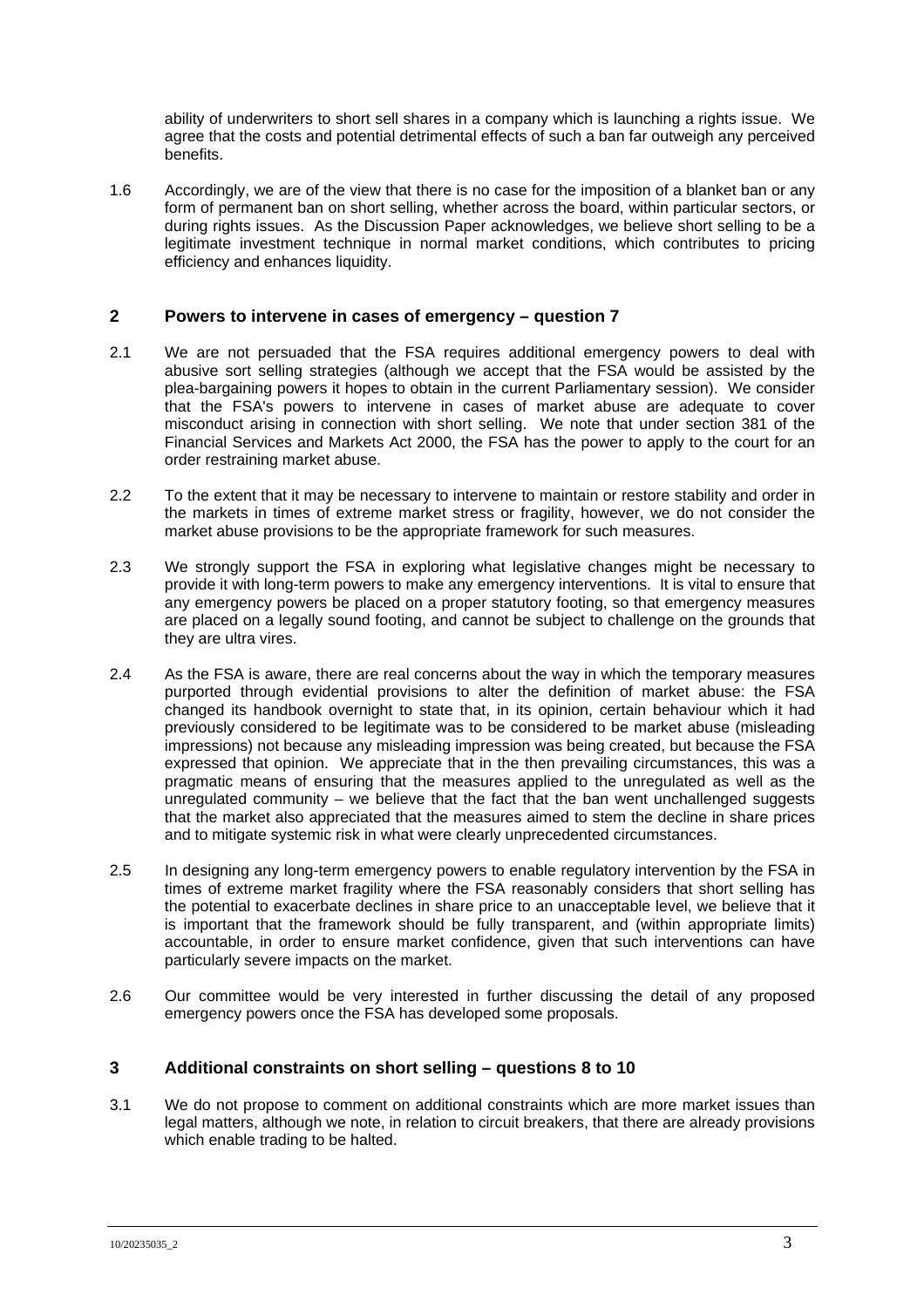- 3.2 However, we are aware that in some jurisdictions, consideration is being given to the imposition of constraints on stock lending and we consider that it would be helpful to comment briefly on that.
- 3.3 Stock lending is by no means a perfect proxy for short selling. Although borrowing stock to settle an outright sale of securities is perhaps the most common motivation, stock lending plays a much wider role in the efficient operation of markets and in the creation of liquidity. Other reasons for stock borrowing include borrowing by market makers to fill customer buy orders, borrowing by exchange specialists to maintain price stability, borrowing by stockbrokers to cover a short position after failed settlement, hedging by counterparties to contracts for differences, spread bets and swaps, and dividend capture strategies. Lending of securities is primarily motivated by the fee income received from the loan, but can also be motivated by the desire to borrow short-term money, through transactions such as repurchase agreements or cash-collateralised securities lending.
- 3.4 We are of the view that it would be crucial that there should be a proper analysis of the potential impact on market efficiency and liquidity of the imposition of any direct constraints in respect of stock lending before any such measures were contemplated.

# **4 A permanent disclosure regime on a proper statutory footing**

- 4.1 As the FSA is aware, we are keen that a number of fundamental concerns associated with the current temporary regulation of short selling should be resolved in the permanent short selling measures. We have already indicated that we consider it inappropriate to seek to regulate short selling through the market abuse regime set out in section 118 of the Financial Services and Markets Act 2000. This applies to emergency interventions in times of market fragility (see paragraph 2.5 above), and also to any permanent disclosure regime.
- 4.2 Specifically, we believe it is incorrect to regulate short selling on the basis of a blanket assumption that an undisclosed net short position above a particular size is market abuse (misleading impressions). The market abuse regime was not intended or designed to operate as a regime for the disclosure of positions in securities, and we note that a number of European regulators<sup>[1](#page-3-0)</sup> have created standalone requirements outside the market abuse provisions. In so far as legislative amendment is required to devise an alternative disclosure regime that applies to the unregulated community, it seems to us that this should be achievable within the timeframes to which the European and international measures appear to be operating.

# **5 The benefits of transparency around short selling – question 11**

- 5.1 We are not aware of any published research on the impacts of the disclosure regime which compares trading before the introduction of the emergency measures and trading since the lifting of the ban. We consider that such an analysis would be of vital importance to inform the debate as to the costs of transparency. We are not convinced that there can be any useful read across from data relating to the disclosure of trades by corporate insiders or to major shareholder notifications.
- 5.2 We are aware that some market participants have indeed adjusted their behaviour to stay under the disclosure limits, and are likely to continue to do so whether the thresholds are increased or decreased. This will have had a potentially adverse impact on liquidity and price formation. The FSA is no doubt aware of the concerns of hedge fund managers about disclosure of what they consider to be proprietary information about their trading strategies. There are also legitimate concerns that disclosure of such positions (particularly by "star" participants) risks encouraging herding behaviours.

<span id="page-3-0"></span> $1$  E.g. AFM, AMF.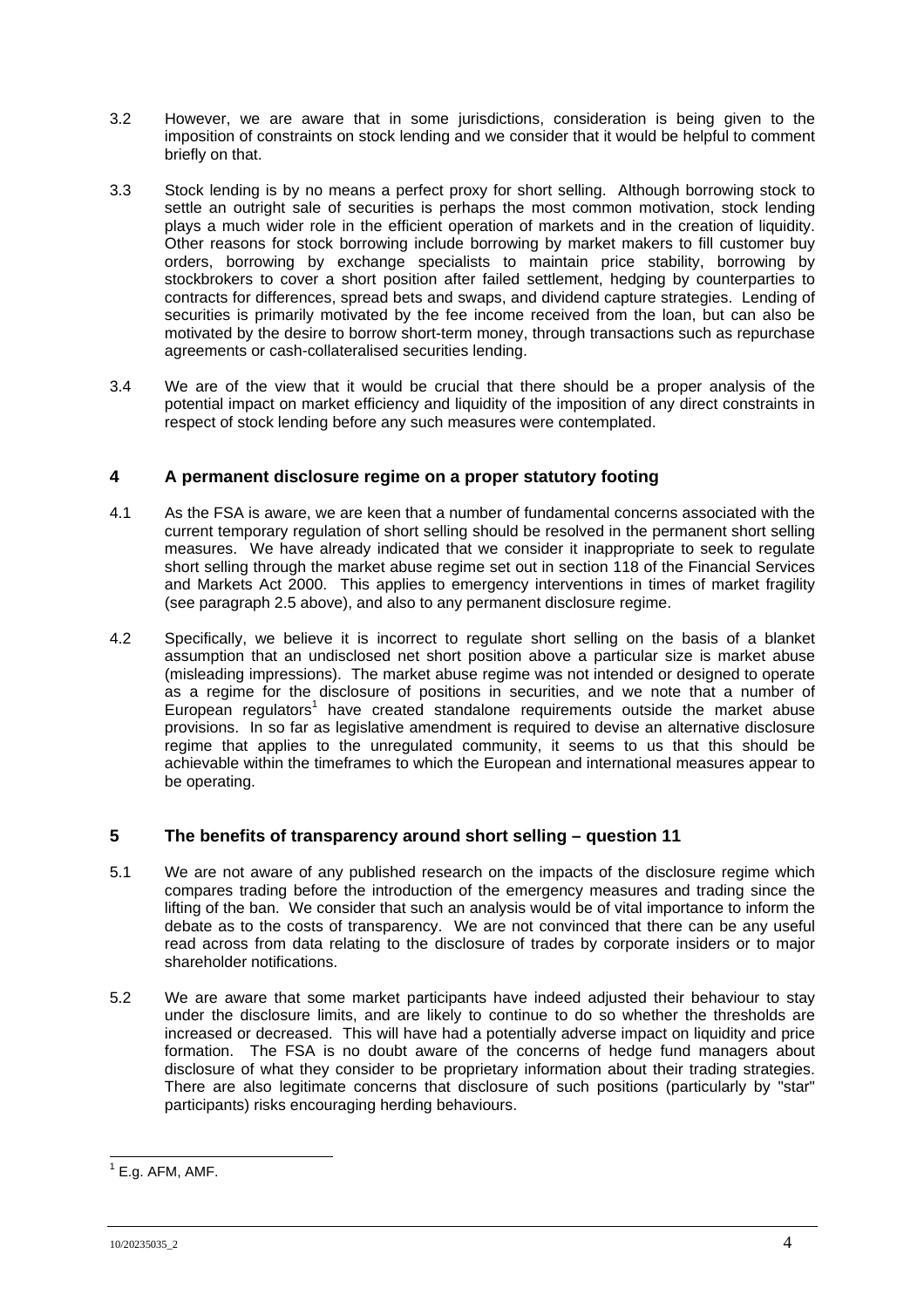5.3 The costs of managing a permanent regime will also vary enormously depending on whether participants are seeking to manage different obligations in different jurisdictions, and it is therefore too early to reach a final conclusion. We consider that there is more work to be done on the cost benefit analysis, particularly since this will also be heavily dependent on the method of disclosure selected (as to which, again, international, or at least European, consensus is crucial).

## **6 Scope of disclosure obligations – questions 12 and 13**

- 6.1 If a disclosure obligation is going to be introduced, then we accept that the financial sector is not the only sector which, in times of market fragility, is potentially vulnerable to declines in share price which can be exacerbated to an unacceptable level by short selling, and we see the merit of creating a level playing field for issuers. A simple and consistent application of transparency rules will also be easier for firms to manage.
- 6.2 We also agree that any requirement should be restricted to UK incorporated issuers. This should facilitate the drafting of appropriate provisions and will assist the enforceability of the regime by the FSA.

# **7 The types of disclosure option – questions 14 to 16**

- 7.1 We are aware that the buy-side and sell-side of the market hold divergent views about which type of disclosure option is preferable, and to that extent it appears to us that it is not for this Committee to comment on the market aspects raised in the Discussion Paper.
- 7.2 However, it did appear to us that there was some confusion in the arguments being advanced in favour and against the various disclosure options, and that to some extent this was a reflection of the tensions between the two underlying policy aims:
	- 7.2.1 No real case is made out for the disclosure of the identity of the short sellers, as opposed to the size of the relevant positions. It is also not clear that disclosure of short sales would have prevented, rather than exacerbated, the downward pricespirals experienced last autumn. It seems to us that if anything, herding behaviours would have been reinforced, and the liquidity issues suffered by the markets would have been aggravated.
	- 7.2.2 We accept that a disclosure regime would help the FSA in detecting short selling which might be being used to commit market abuse, and might provide advance warning of conditions which may warrant regulatory intervention. It does not seem to us that these aims are better achieved through public disclosure rather than by disclosure to the regulator.
	- 7.2.3 It also appears to us odd that the FSA should invoke consistency with the requirements in the Disclosure Rules and Transparency Rules in support of this argument when the FSA relies elsewhere on the fact that the regulatory purposes of the two regimes, and the risks they seek to address, are quite different.
	- 7.2.4 We agree that any incremental systems costs to firms of having to make public rather than private disclosure are not a major factor.
- 7.3 Overall, we do not feel that the case for public disclosure by market participants has as yet been compellingly made out. However, we are also mindful of the fact that it will be important to ensure that the regime is as consistent as possible with comparable regimes in Europe, and that this is still a Discussion Paper.
- 7.4 On the assumption that some form of disclosure of short positions was to be required, then it seems to us that the FSA's stated aims would best be achieved through net position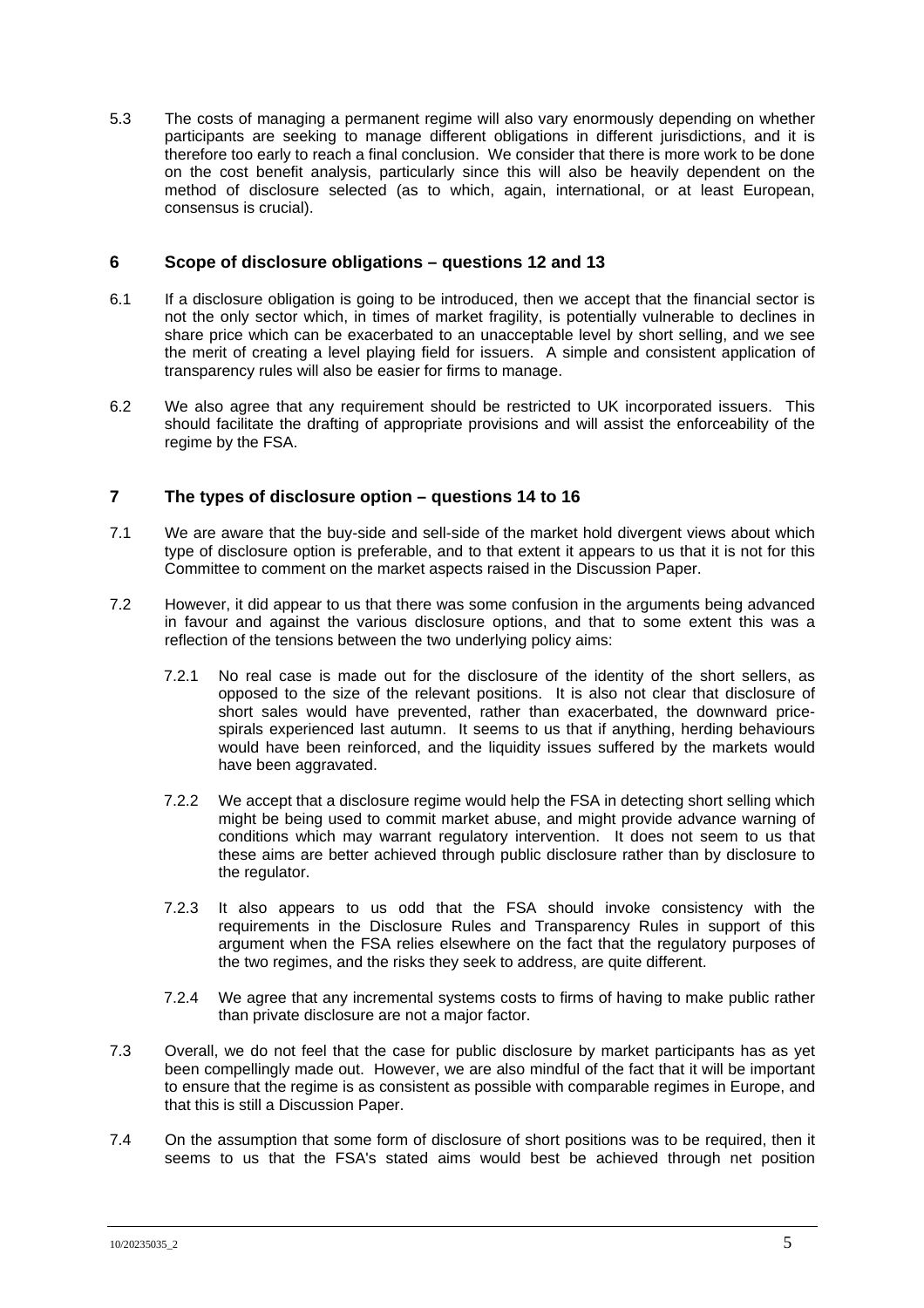disclosure, though we would in due course welcome more detailed discussion of the detailed proposals.

## **8 Thresholds and bands – questions 17, 18, 20 and 21**

- 8.1 The size of the threshold, both in relation to the general obligation and in relation to rights issues, is very much a matter for the market. However, we note that there is a real risk that a considerable number of firms that do not wish to disclose their trading strategies will hover below whatever threshold is set, and that if the threshold is set too low, this may ultimately prove to have harmful consequences for market quality (including, in particular, liquidity) and bid offer spreads.
- 8.2 So far as the regime for disclosure of short positions in rights issues is concerned, it appears to us that the ongoing disclosure obligations should match the general regime. The present lack of a requirement to make a disclosure when the position falls below the minimum threshold under the rights issue disclosure regime has caused some confusion in the market and has the potential to be misleading. We also question whether these requirements should be reconsidered in light of the wider reforms anticipated to the process of undertaking rights issues, with particular reference to the shortening of the associated time periods.

#### **9 Market maker exemption – question 19**

9.1 We agree that there is a need for an exemption for market makers when acting in that capacity. We understand that the market is broadly content with the definition that has been adopted for the purposes of the temporary measures. We note that this differs from the definitions in various directives including the Markets in Financial Instruments Directive, the Transparency Directive and the Acquisitions Directive, but that to some extent it reflects interpretations of those Directives in other Member States.

#### **10 Further measures in respect of CDS**

10.1 We do not consider that a case has been made for the imposition of any specific restrictions on credit default swaps. The market abuse regime adequately covers behaviour that involves the manipulation of CDS spreads to potentially profit from short equity positions. We note that further work is being done at European level in relation to CDS instruments generally and in relation to the scope of the Market Abuse Directive, and it would be appropriate to defer consideration of this issue pending the outcome of this work.

There are also a number of points of detail in respect of the current disclosure regime which have given rise to issues for clients, notably the calculation of derivatives positions on a delta-adjusted basis and the position of baskets and indices. These are matters which we would wish to consider further once the international and European position is clearer, and more detailed proposals have been formulated. It occurs to us that the practical operation of the new FSA regime for the disclosure of contracts for differences and other equivalent derivative positions will be relevant to the finalisation of the approach to be taken in relation to these matters under any permanent short selling measures.

Please let us know if you wish us to clarify any of our responses, or suggest more specific proposals.

Yours sincerely

#### **Margaret Chamberlain Chair CLLS Regulatory Committee**

Members of the CLLS:

Chris Bates, Clifford Chance